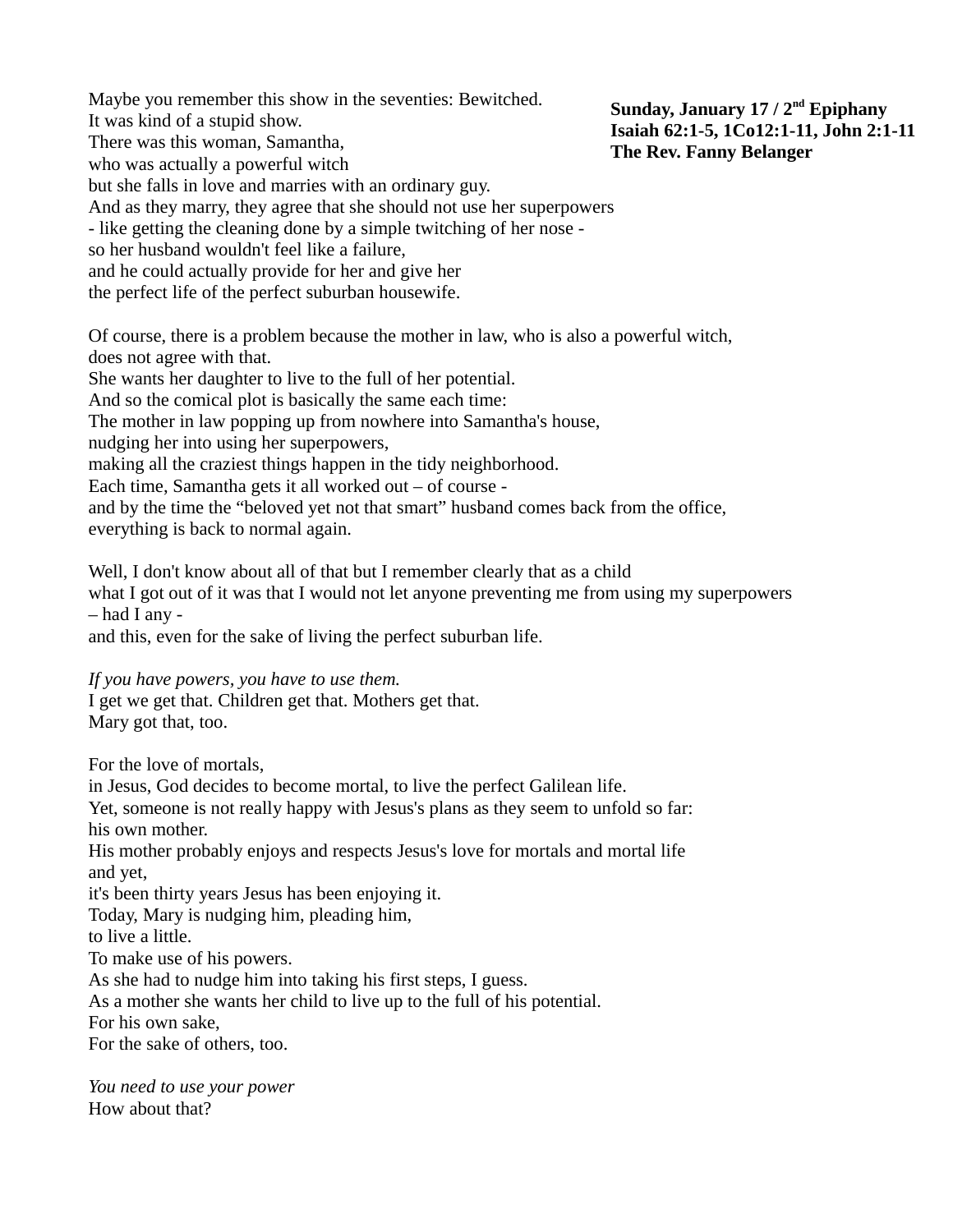Because we all have read the Gospel, we know that Jesus had superpowers, kind of. And he probably knew it too, even before using them. The water turned into wine at Cana is the first miracle recorded in John – true - But at the end of the first Chapter, right before this story Jesus says to one of his disciples that he will: "see heaven opened and the angels of God ascending and descending upon the Son of Man". I wonder what were Jesus's beliefs about his own powers. If he believed it was not the right time, the right place to use them yet. Or maybe he still had to identify with the Son of Man – as some theologians assume. What I know is that as Christians we have a lot of misconceptions about our own powers, because in our world we made Power a synonym of violence and domination  $or$  – in the best case – of competition and greediness. Yet in Greek, power does not mean anything else than capacity, ability. The ability you have to do something

because of who you really are, of your own being.

Power is something inside you that causes you to become who you really are.

Aristotle used to point out to animals to explain this.

He said: Animals enjoy being what they are,

and what they can do.

That's the reason why they are so playful

They enjoy their abilities: running, jumping, biting, hunting.

Well, you just have to watch a squirrel for five minutes to get it.

Aristotle said that it was the same for us.

Of course it's not only about our body, it is also about our mind, and it is also about our soul, our heart. We have to enjoy the being we are and to live up to the full of its ability.

Living to the full, that's the sign of the wine we have in our Gospel lesson. It's surprising how often we forget about it How we got used to Jesus saying that he is *the bread of life* but we almost never hear when he says *I am the wine of life* – as he says today.

Jesus is in the ordinary, yes, but he is also in the extraordinary That's what Mary got right away. Jesus is in the ordinary, not to enjoy the ordinary, but to turn it into something else, without much rumble, without much noise, bringing life at the table, inviting God at the party, in the midst of us.

I think there a three main themes we can link with the sign of the wine: Joy, desire and generosity. The thing is

Most of the time, in our lives we run out of wine, right?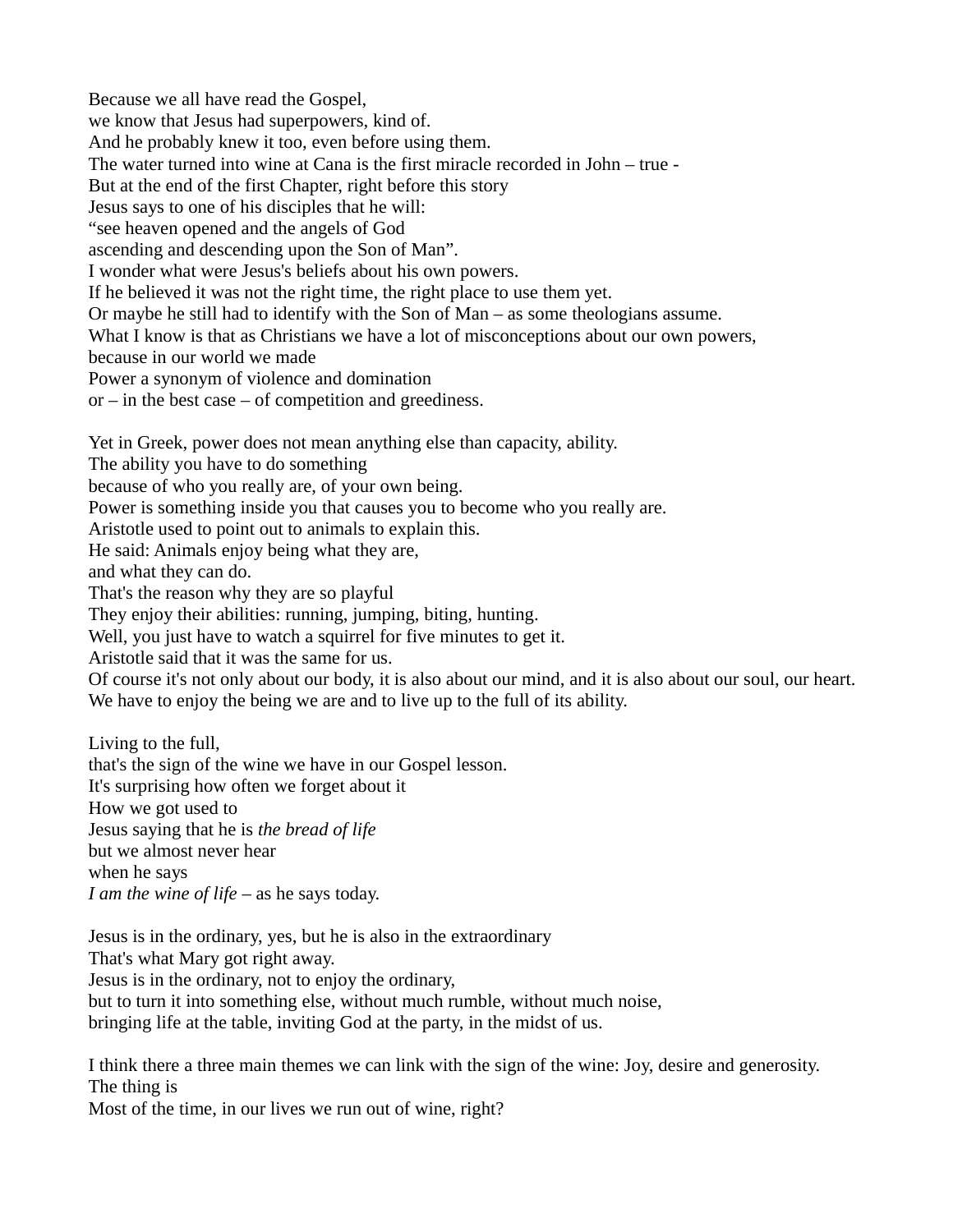We run out of wine. It does not only happen to married couples: to run out of joy, out of desire and out of generosity because, sometimes along the way, they were too busy to be still in love. Running out of wine, it happens all the time, to all of us.

Have you seen the well-called movie "Joy"?

This woman reads to her daughter the story about the cicada that has been hibernating for 17 years and she starts crying because she realizes

She is the cicada.

She is not living up to the full of her potential, at some point she buried her talents into the ground. She has denied her superpowers and she is missing it,

but most of all:

The world is missing it.

We need to use our potential, not for our own sake,

but for the sake of the on going party,

of all of us around in need of the things only us can make happen.

We need to use our potential and we need to start doing something,

anything,

as Jesus starts with what is at hand: empty vessels.

Empty vessels

as we all are.

Although we may feel empty, exhausted,

God wants to use us.

I know we keep on saying we are in a society where we have way too many desires

But seriously what kind of society it is where what people get excited about is the new iphone?

I think in our society, we try to get excited, but

we do too much and we try to live the perfect life

and we lose our great desire for life

when we should only try to be our powerful self,

to be just who we are.

To become truly this amazing being we already are, like the cicada.

Maybe society or family or job won't allow it

But God will allow it, in the midst of it all.

Because it's not about getting more power for ourselves, using God to fulfill our own agendas,

as some televangelists try to make us believe.

It's about switching from being served to serving

as Jesus did on this day at Cana.

In John's, Jesus's first public sign is a mirror

of his last public action

when he will leave the table to wash his disciples' feet.

As Christians, when we are fed, we also need to leave the table – to leave the altar to go in the world to love and serve the Lord

in peace but also: in joy, desire, and generosity.